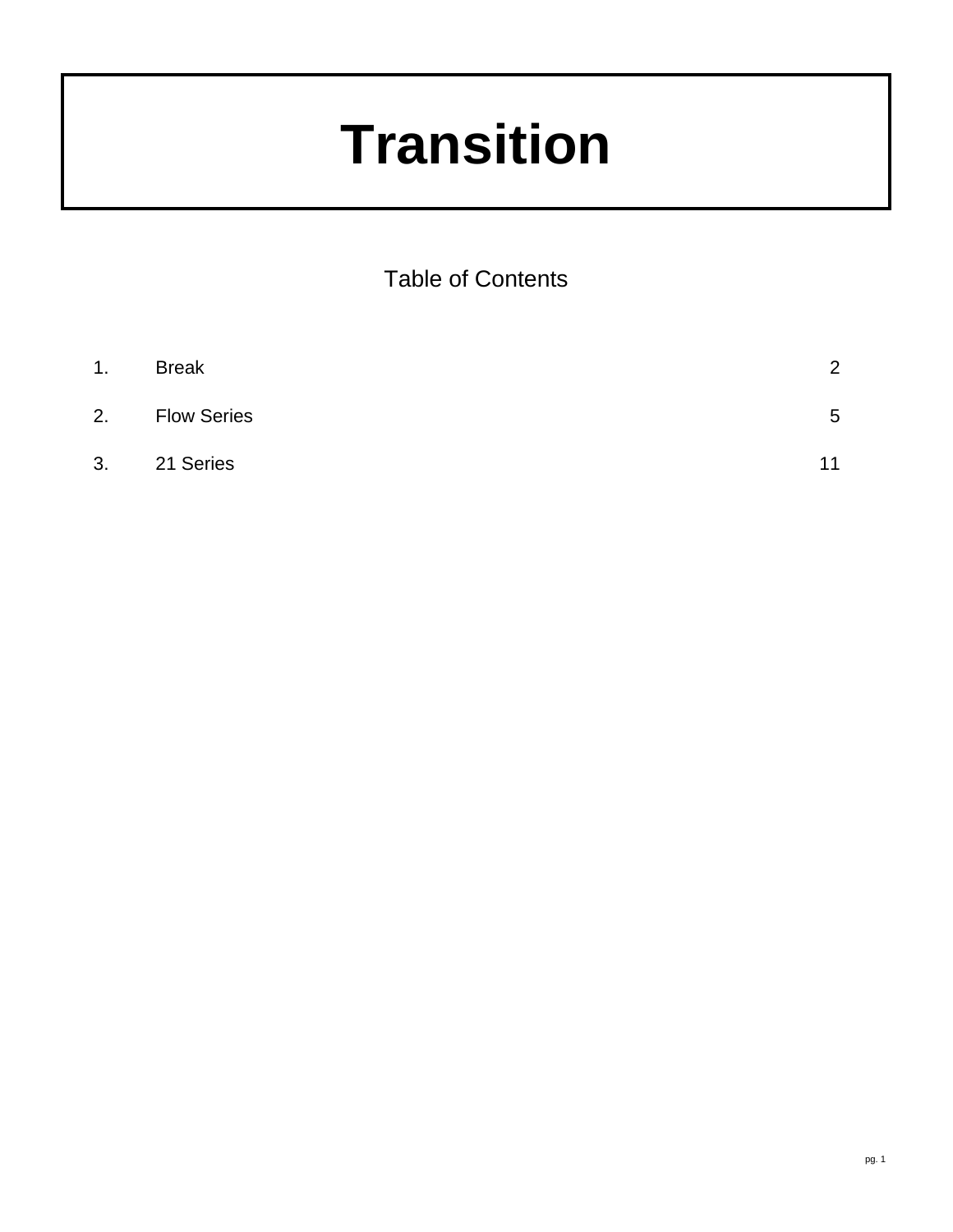### Break **North Carolina**



Our break will be used when we get a rebound and a defensive player is behind us or right next to us.

Always have two players sprinting corner.

A player running down the middle

A trail







We want to advance the ball as much as possible. The guard can pass up the strong side. If the 5 out runs his player we can look to lead him to the basket.

We never throw cross court passes. Dribble middle to shorten the pass.



The player passing will set a screen for the other guard and then slip.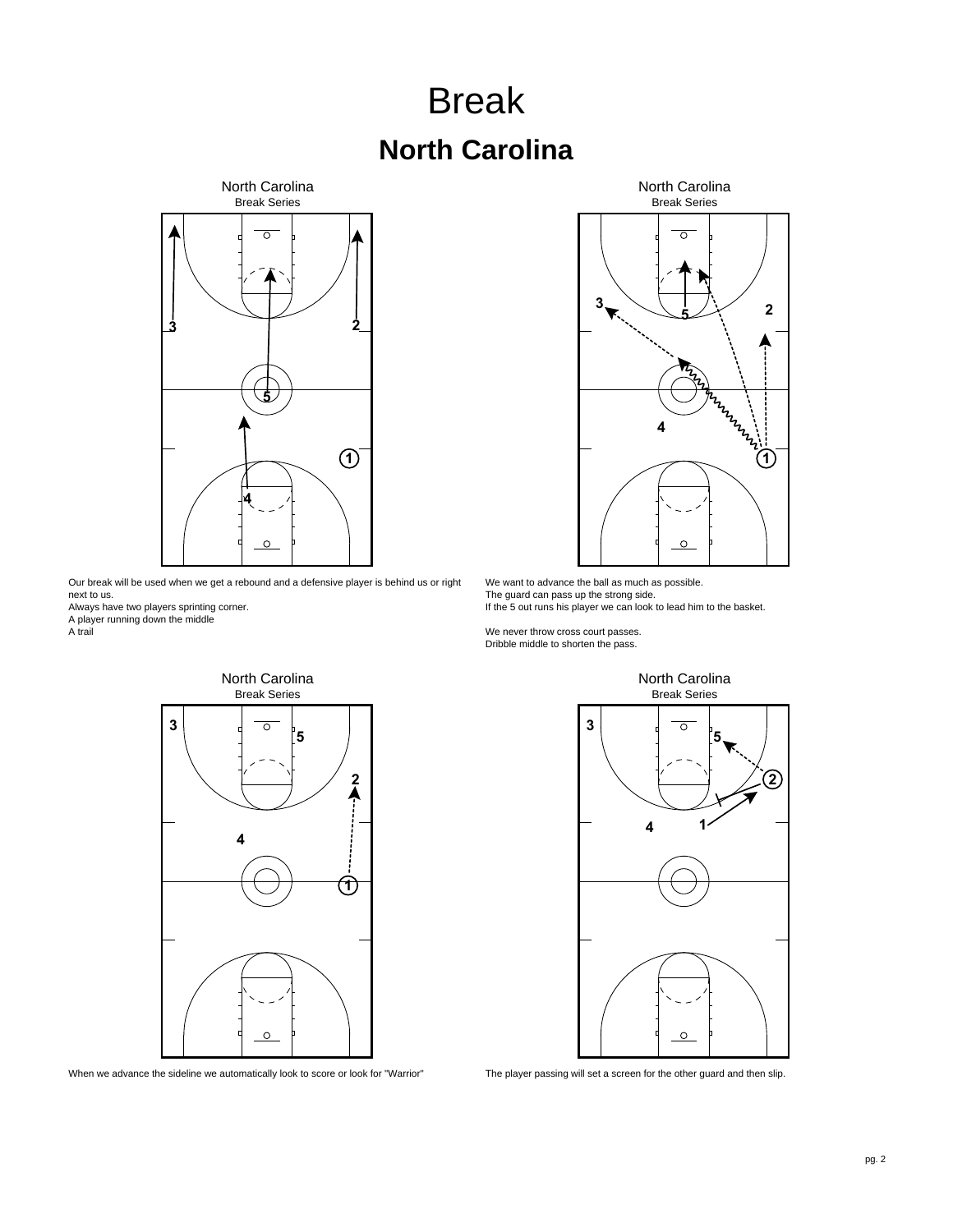## Break **North Carolina**



The post has the option to hit the shooter or the player slipping.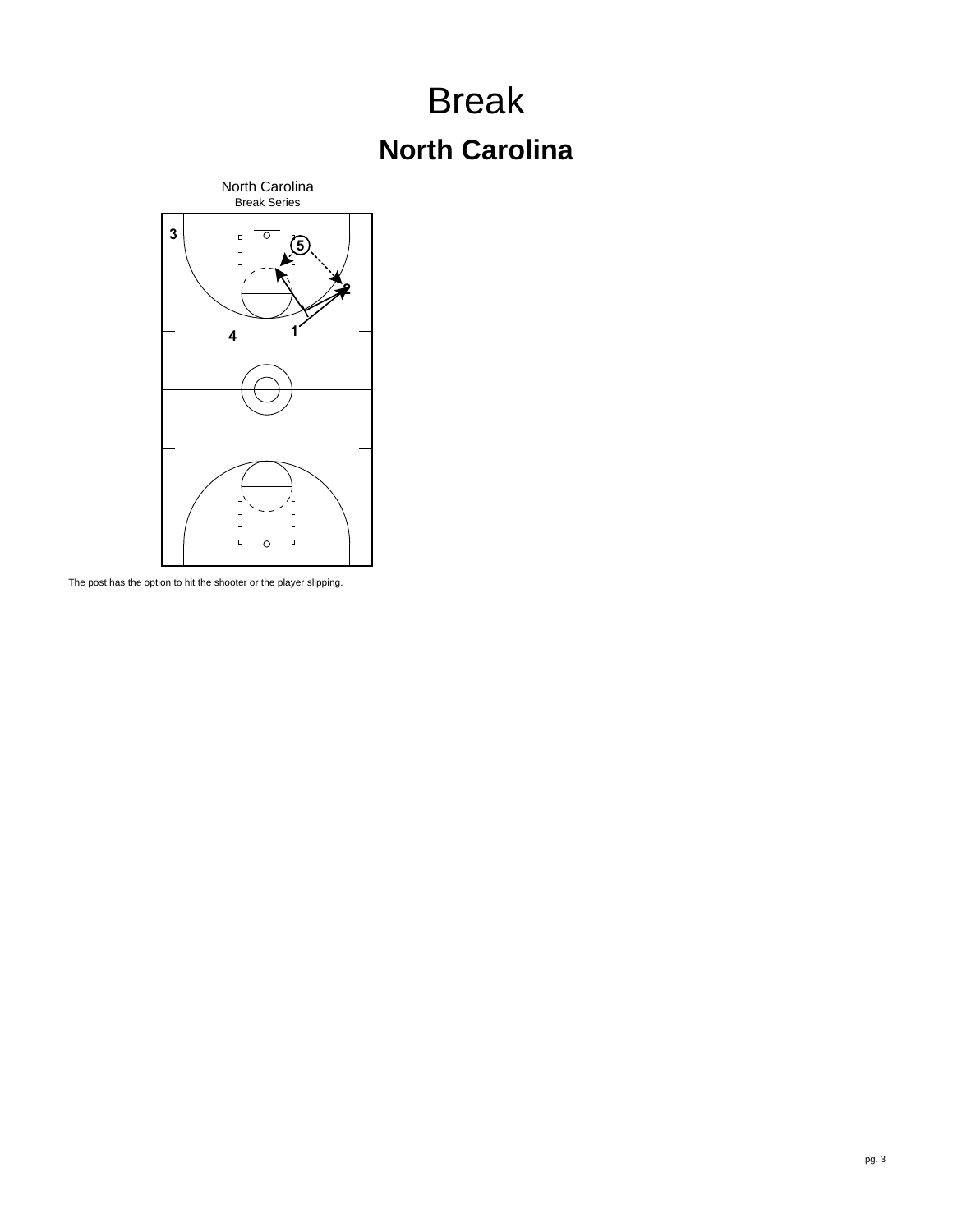## Break

#### **Arizona**



Arizona - Will be our quick action if we can't get into warrior. Opposite player from the ball will flash.



Option 1 - The top player on the weak side will cute back door for a layup.



Option 2 - If the backdoor doesn't work. High Post can square up and look to shoot/drive. Also look for high low with our block. Players will cut towards the ball.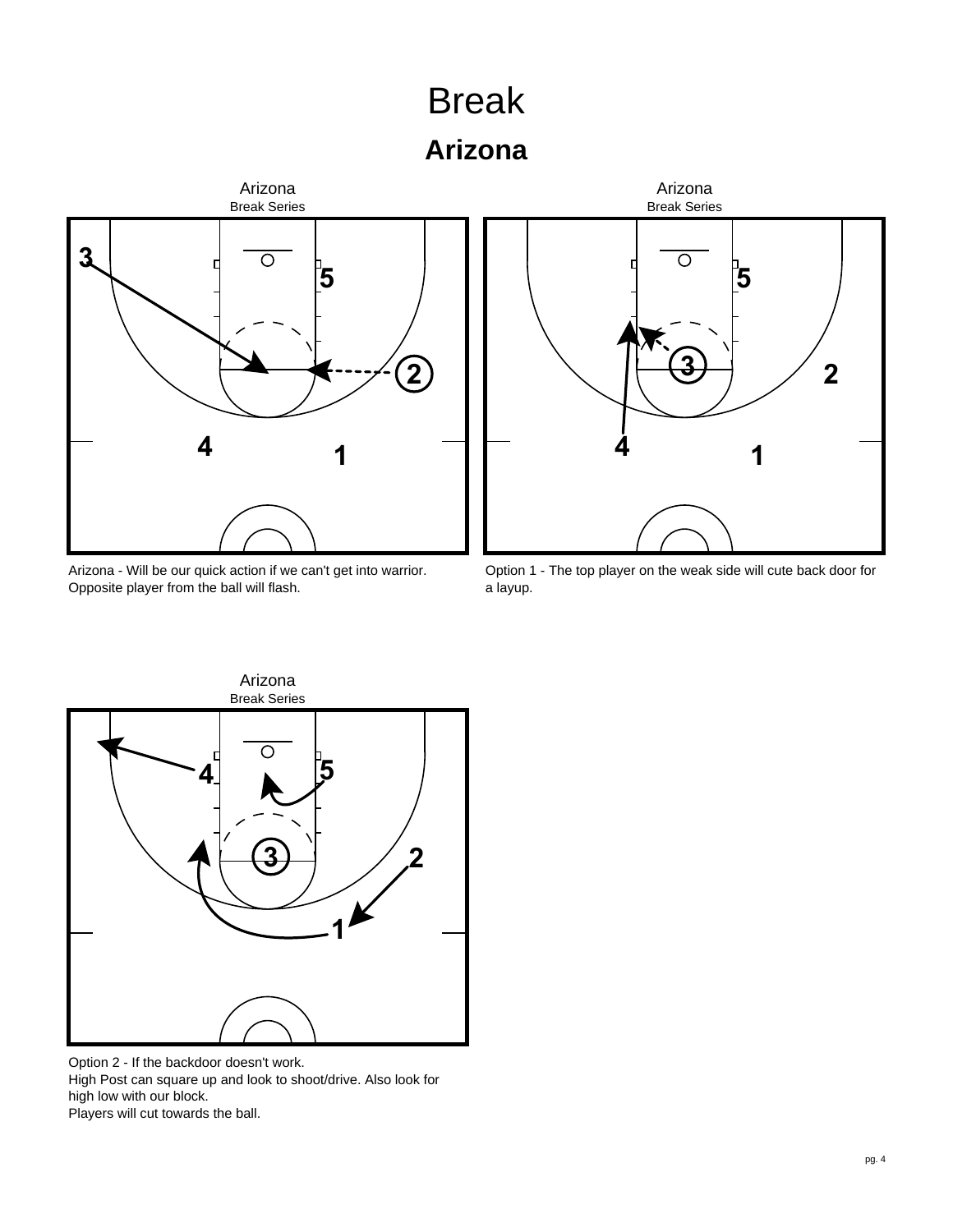**Miami**







Option 1. The Guard will get a tight hand off from the trail and attack the rim.



Option 2. When a guard is jammed, the corner will lift and get into a two man game. 1 will sprint to the weak side corner. Players rotate over.



Look to be aggressive in the two man game, but always know you have a safety pass towards the top and we will flow into our next action.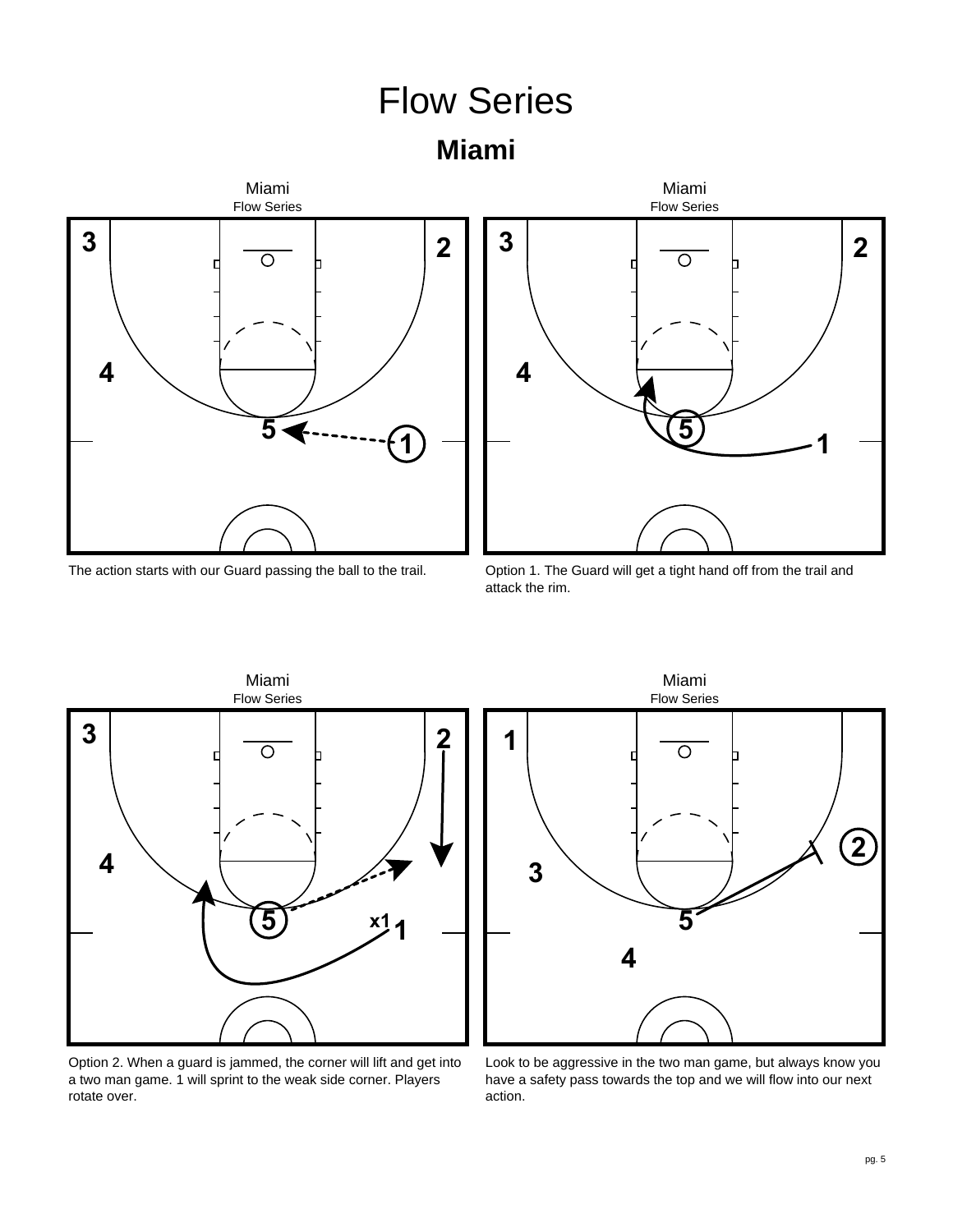**Quick**





This action will be a pin down from the wing to the corner. The corner has the option to curl or reject the screen

**Option 1** The passer hits the curl/reject



**Option 2** - The screener pops back for the ball for a 3.



**Option 3** - If we don't have a shot, we get into a two man game looking to score. Always have a safety pass to get into our next action.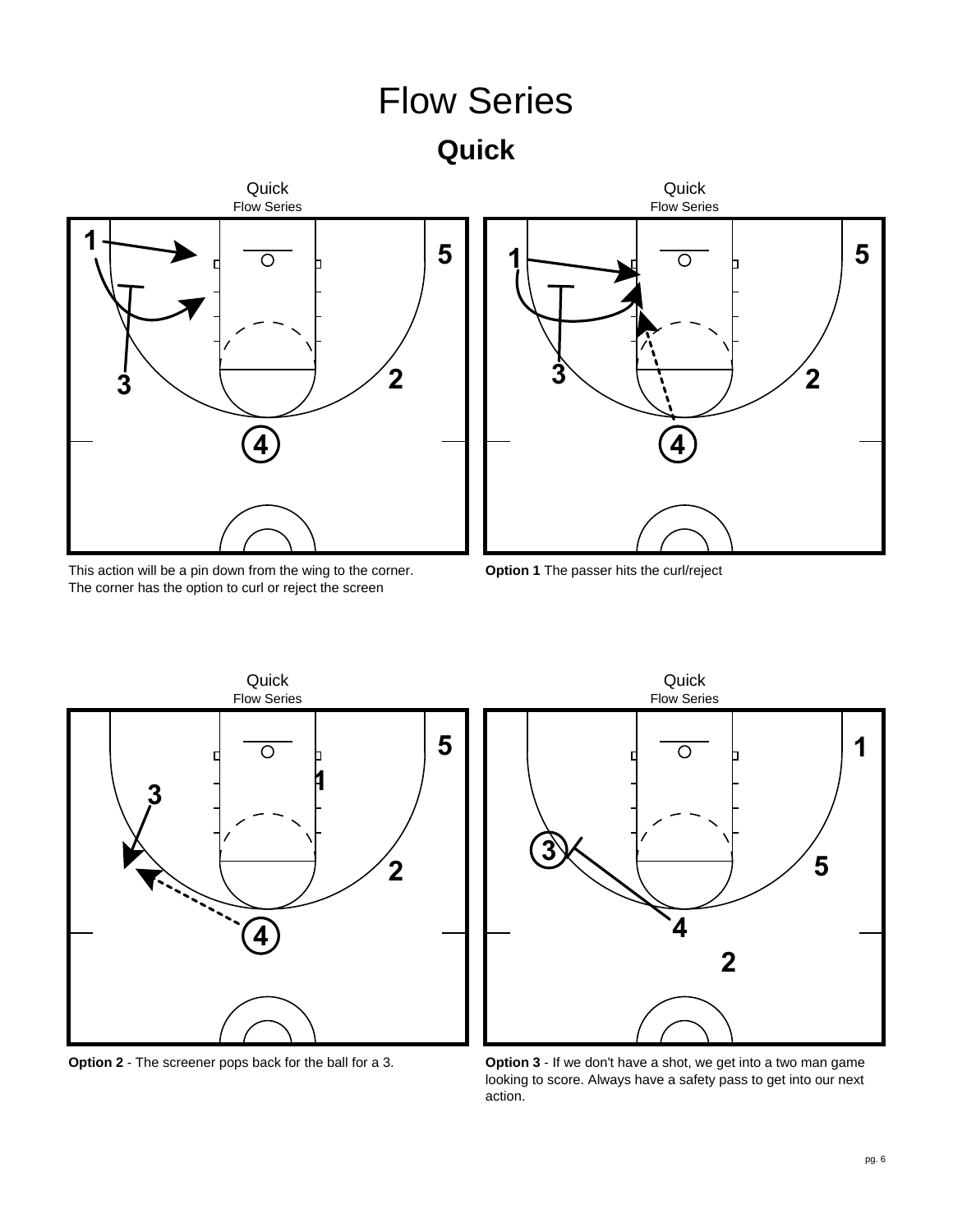



Fist - Will always mean an on ball screen.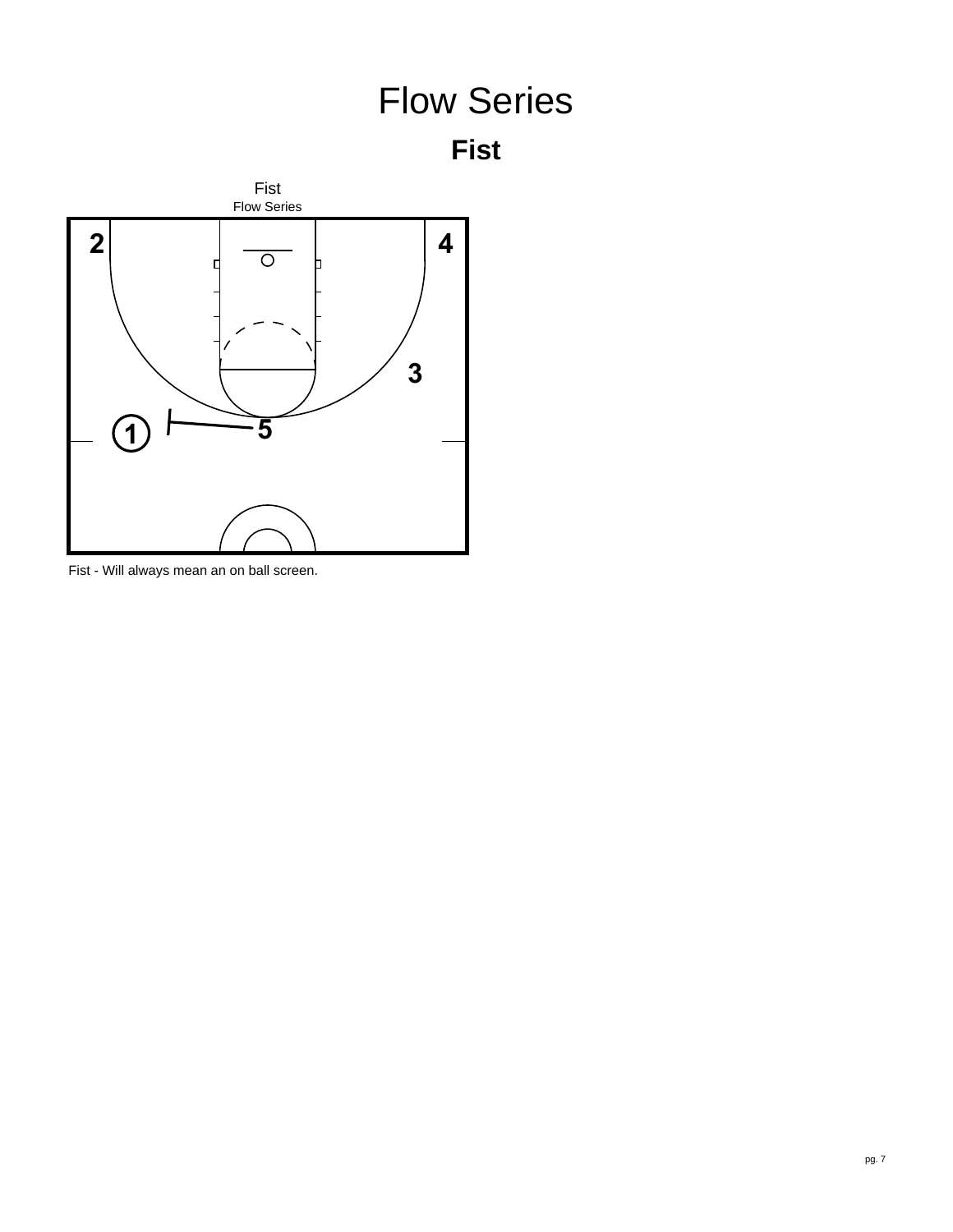#### **Zoom into Warrior**





Action starts by centering the ball

The guard will set a pin down screen for the corner player. The center will go for a DHO with the guard.

Flow Series Zoom into Warrior



**5** O **3 1 2 4**

Option 1 - The guard turns the corner and gets to the basket. The DHO player will roll towards the rim. The corner player will lift.

Option 2 - Player can hit the Roll or the corner lifting for a shot.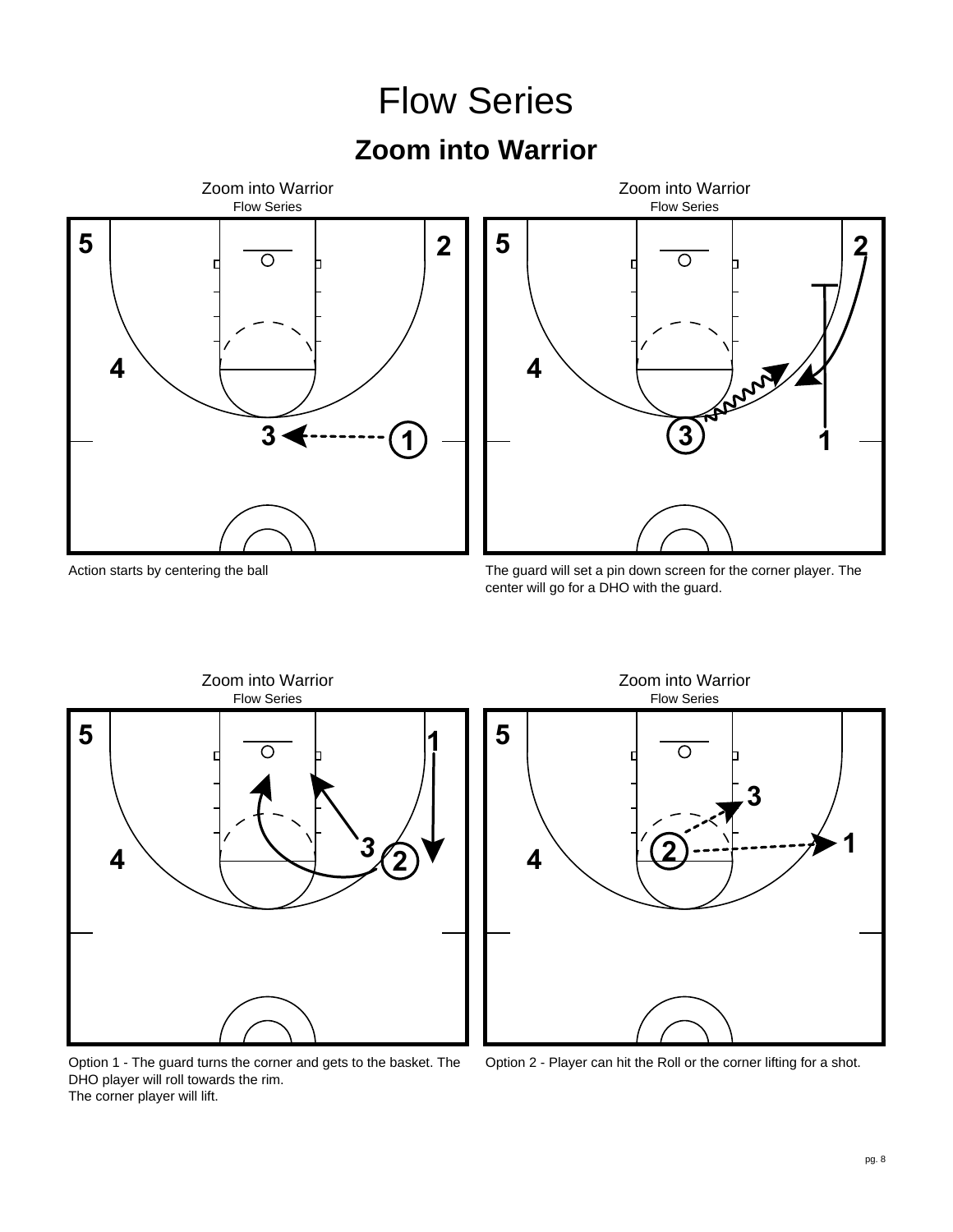#### **Zoom into Warrior**



Option 3 - If we hit the lift and he doesn't have a shot. The roll will sit and seal. We look for an inside touch and get into our "Warrior" action.



Option 4 - "Warrior" - Ball goes into post. We split cut. The passer sets the screen and then dives. Center player comes off for a shot.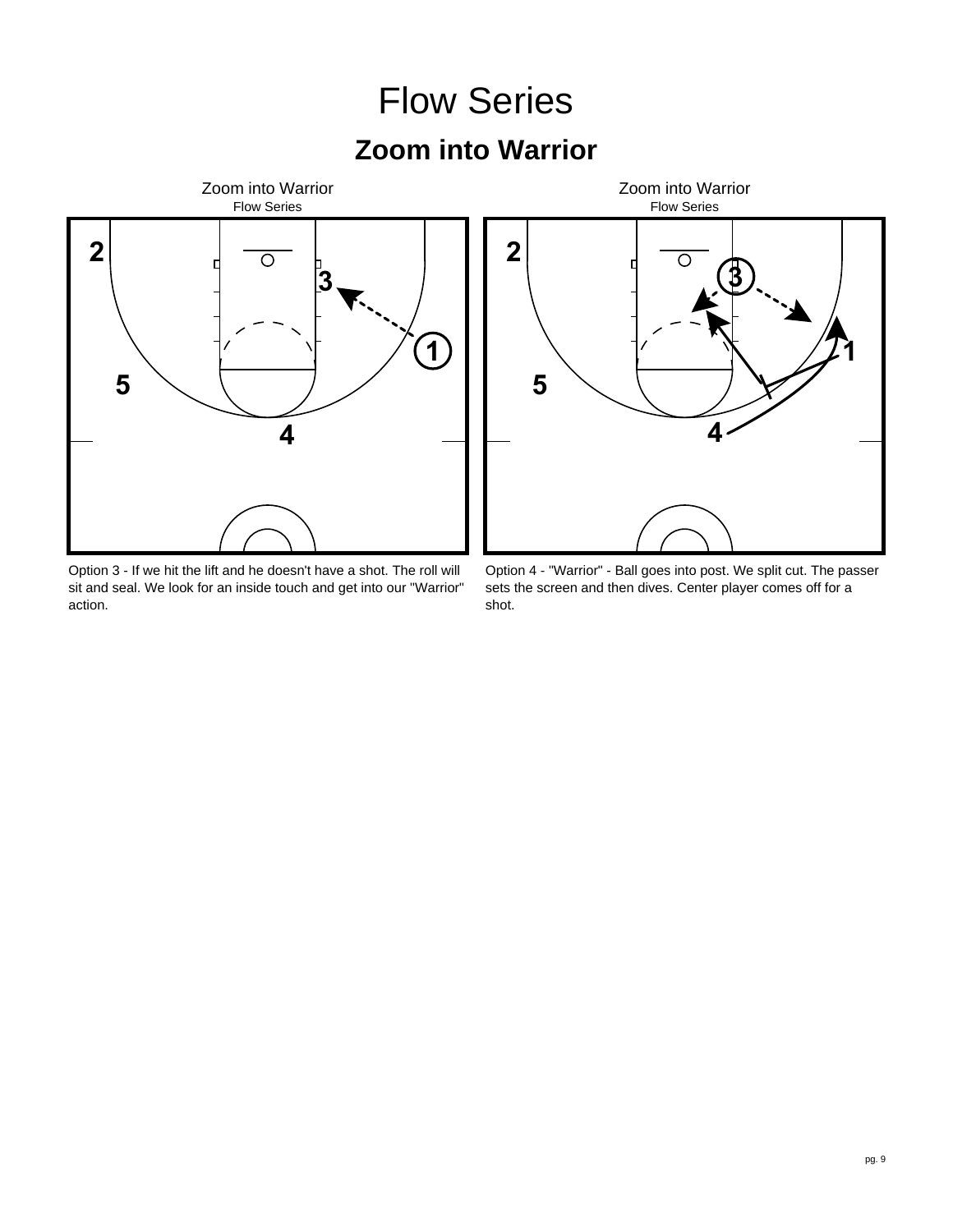#### Flow Series **Portland** Portland Portland Flow Series Flow Series **3 3**  $\overline{O}$  $\overline{\circ}$ **2 2 1 4 1 4 5 5**

Action starts by centering the ball.

Option 1 - Corner sets a flare for the wing. If they are switching the screener will slip "Seattle" to the basket.

The passer can hit the slip or the flare.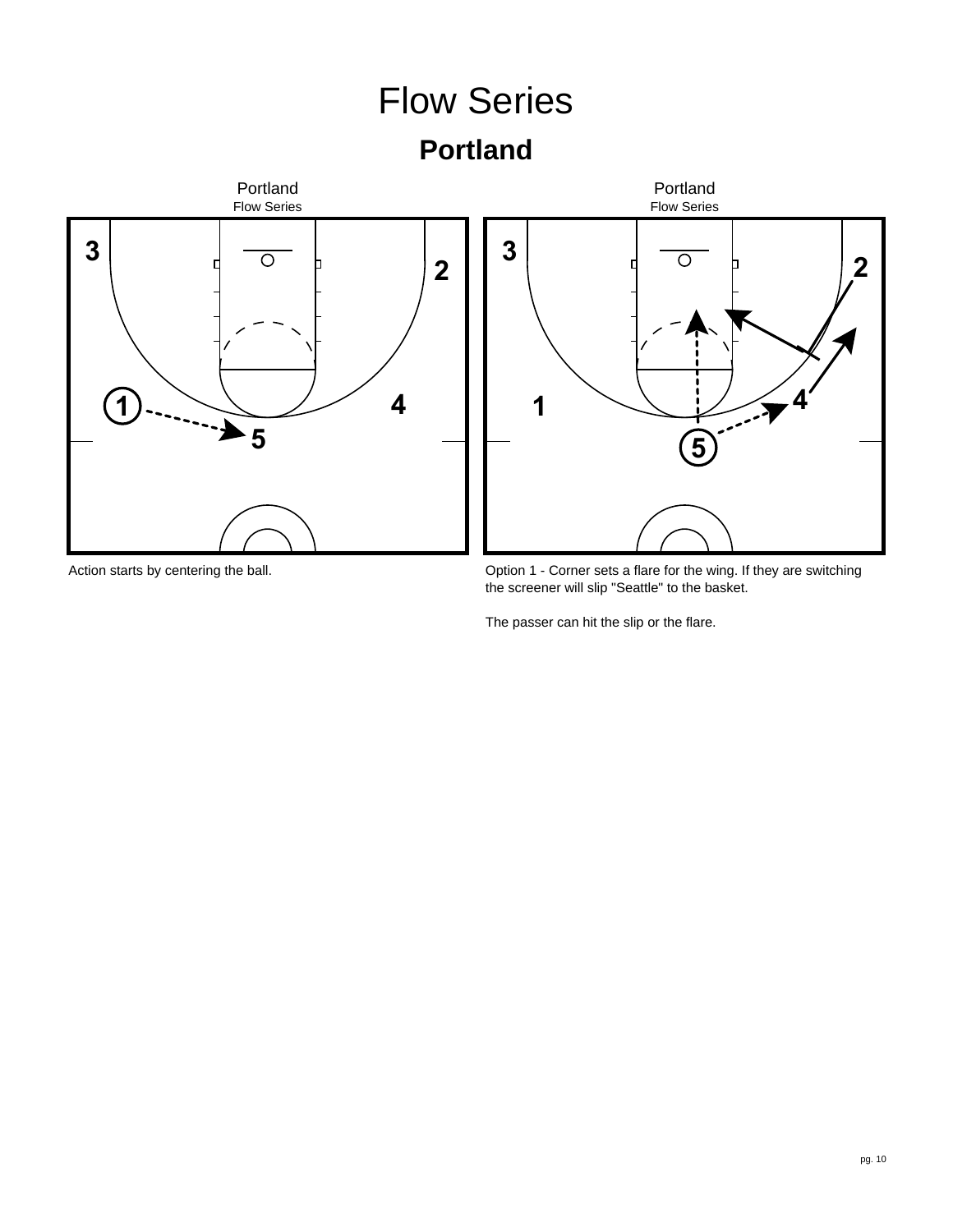



 series will begin with the strong side guard, catching the ball inside the 3.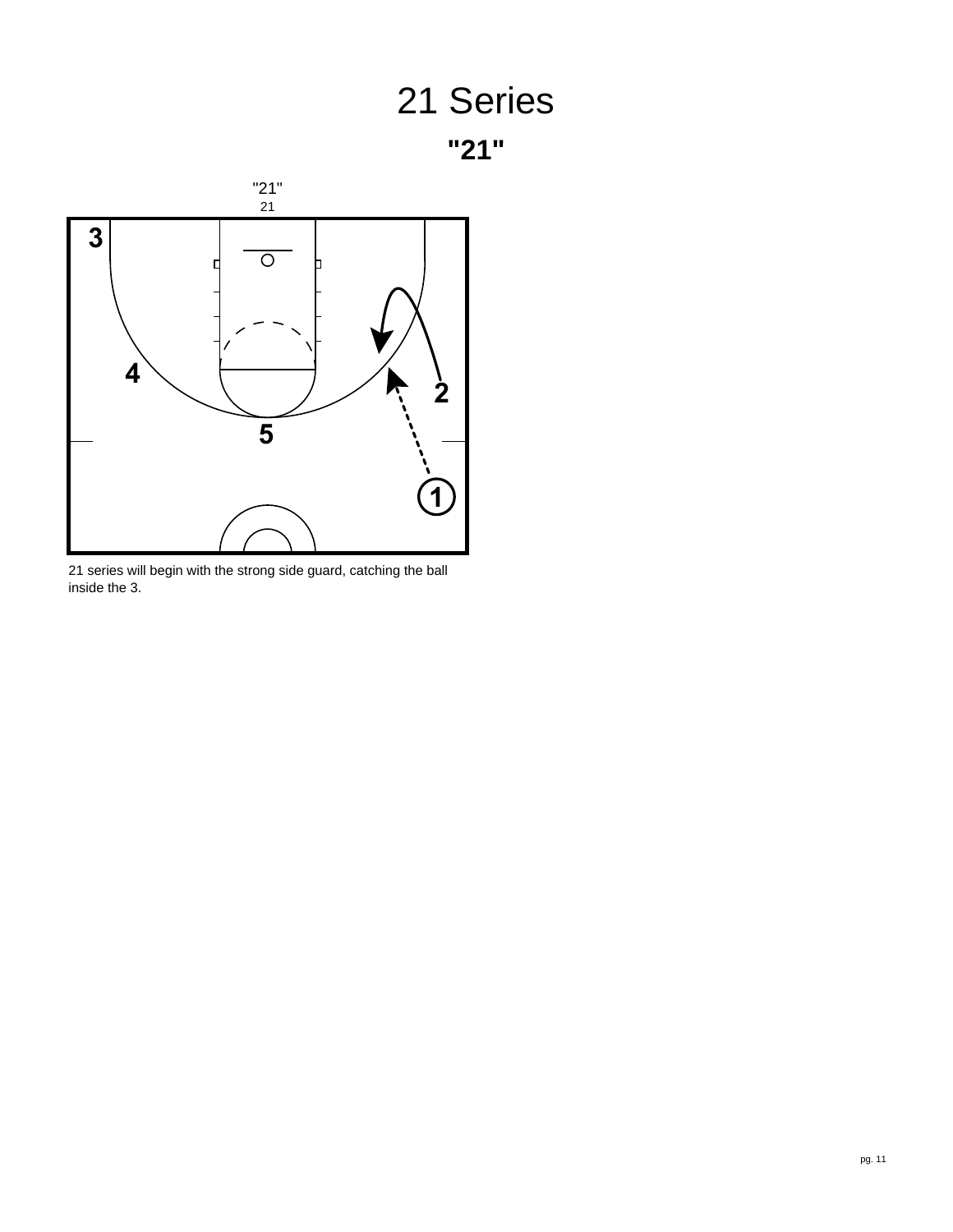#### Series

#### **- Hammer**



Option 1 - on the pass the guard will sprint towards the baseline for a pitch from the 2 for a downhill layup.



Option 2 - On the baseline drive, the corner will set a back screen for the wing for a corner 3.

The guard who caught the initial pass will get a flare from the top.



Option 3 - If corner doesn't get a shot. The 3 pops to the wing and we move the ball out of the corner. Center ourselves and move to the next action.

pg. 12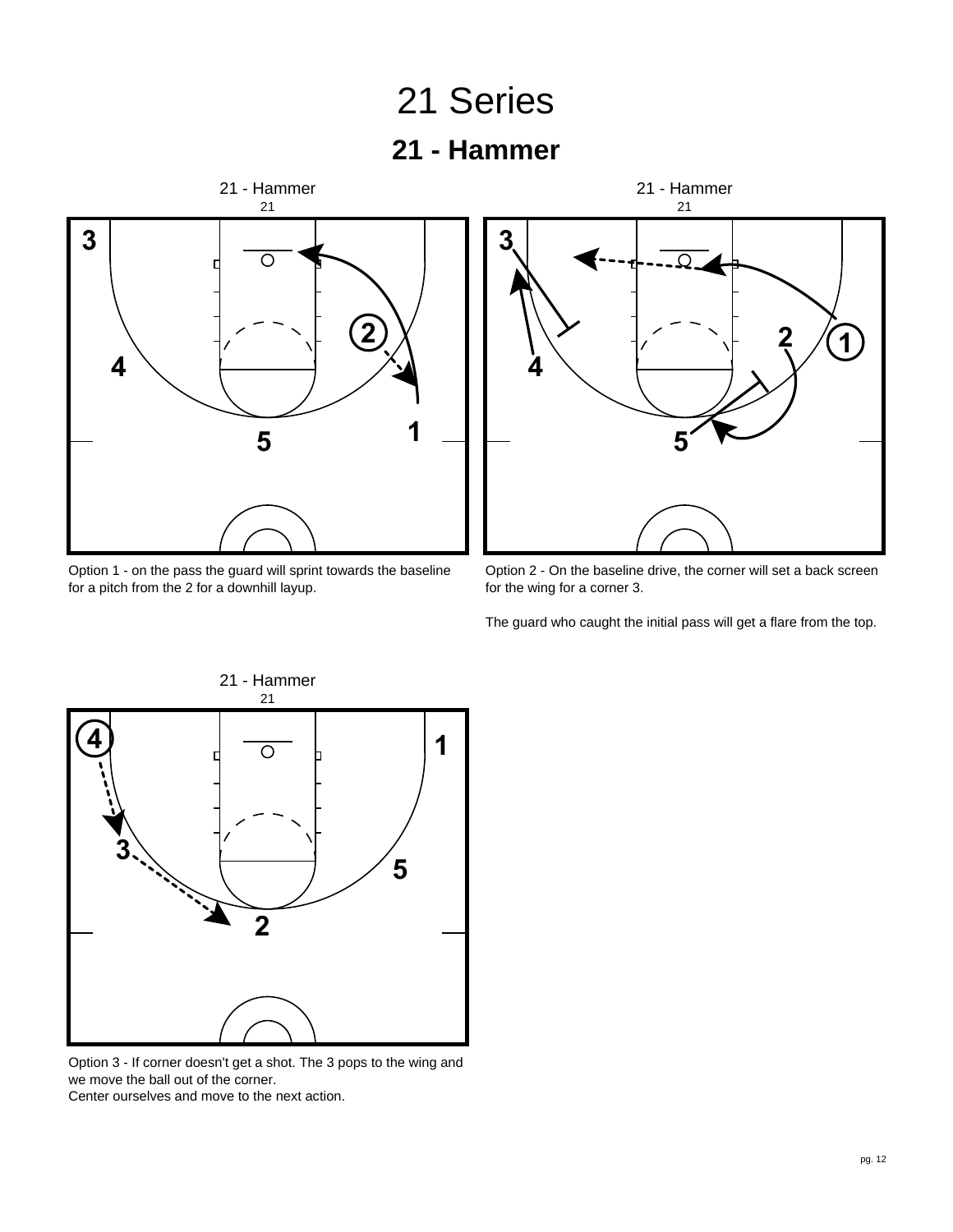

Action Starts with the guard catching inside the 3.

The guard will fake the hand off and get a on ball screen from the center.

Option 1. Guard gets to the rim.



Option 2 - Looks for the roll or the corner lifting for a shot.

if the lift doesn't have a shot we get into warrior with the roll sealing



Once the ball enters post. Warrior action, split screen.